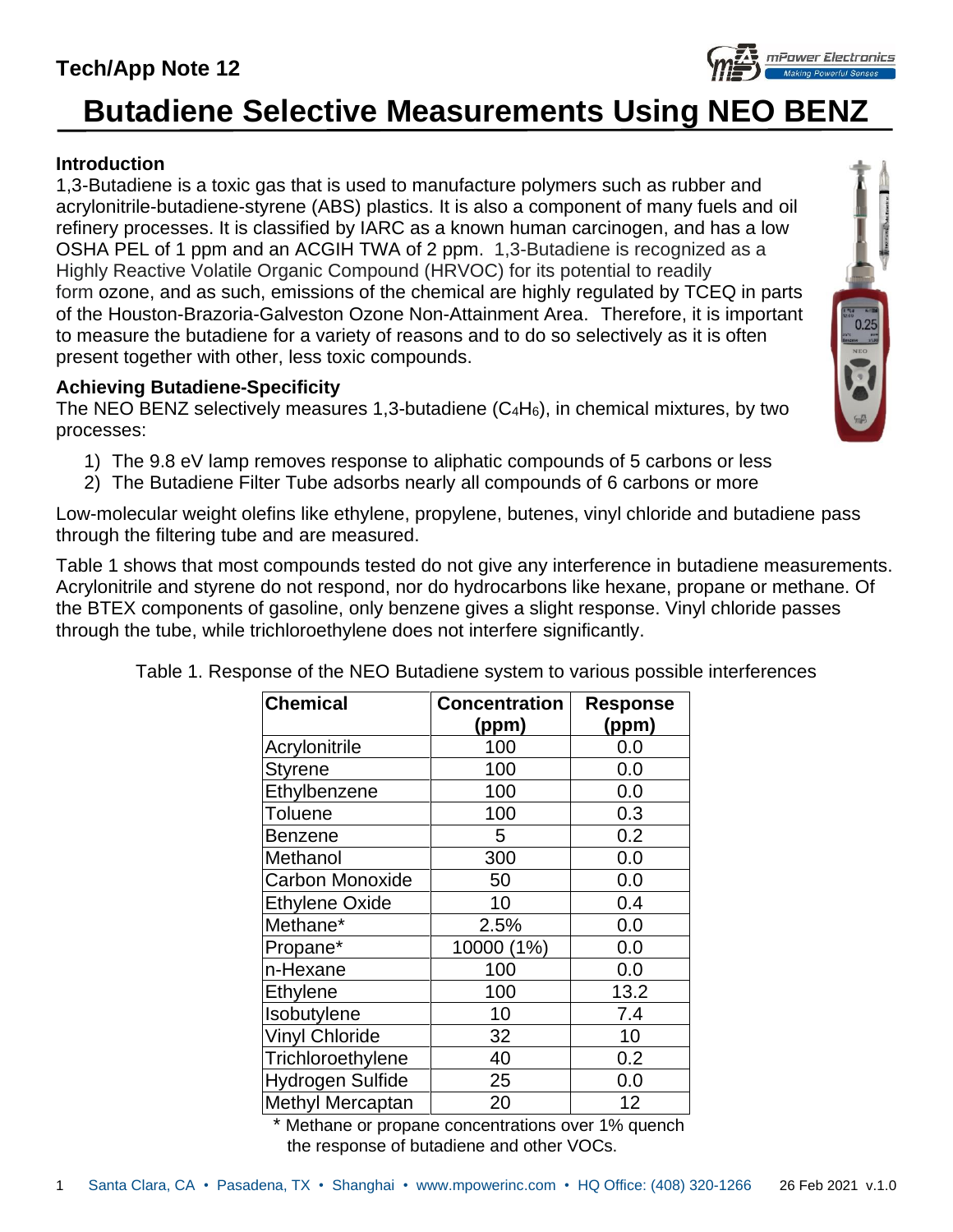A few compounds such as trichloroethylene and perchloroethylene do pass through the tubes, at least partially. These chlorinated compounds are not present in fuels, but in some cases are present together with benzene at hazardous waste sites that are contaminated with complex solvent mixtures.

#### **Butadiene Linearity**

Figure 1 below shows that butadiene response as a pure vapor is linear up to at least 5 ppm. The detection limit is about 0.05 ppm.



Fig. 1. Butadiene response as a pure vapor is linear to ≥5 ppm

#### **Butadiene Screening and Measurement**

The NEO Butadiene is first used for screening by making continuous VOC measurements without a filtering tube. If a reading of concern is encountered, a tube is broken open and inserted into the tube holder. The temperature is selected (see temperature effects below) and a reading initiated, which takes 3 minutes at room temperature. The single reading is displayed and the user can then select whether to continue to do a STEL measurement or to remove the tube and return to continuous butadiene screening.



#### **STEL: Short-Term Exposure Limit**

STEL is the average concentration over any 15-minute interval. After the initial 3-minute reading, the user can continue sampling for STEL by measuring for an additional 12 minutes . To extend the working life of the tubes, the NEO runs at maximum flowrate during initial sampling and then changes to the lowest pump speed for the STEL reading.

#### **Tube Discoloration, Humidity Effects and Re-Use**

Butadiene filtering tubes are designed to be used for only a single measurement. The tubes do not change color when adsorbing VOCs and thus there is no visual indication if the tube capacity has been used up or not. A tube can be re-used for a second, and possibly third, measurement as long as the earlier readings were close to zero. But as soon as a re-used tube shows a significant response, the results are suspect and the measurement should be repeated using a new tube. The same tube can be used for the initial zero and span calibration because the zero gas should contain no VOCs. Tubes do not absorb water vapor significantly but do exhibit moderate losses of capacity in high-humidity environments. Therefore tubes can be broken open up to a few hours before use, but we recommend discarding them if left open for more than one day.